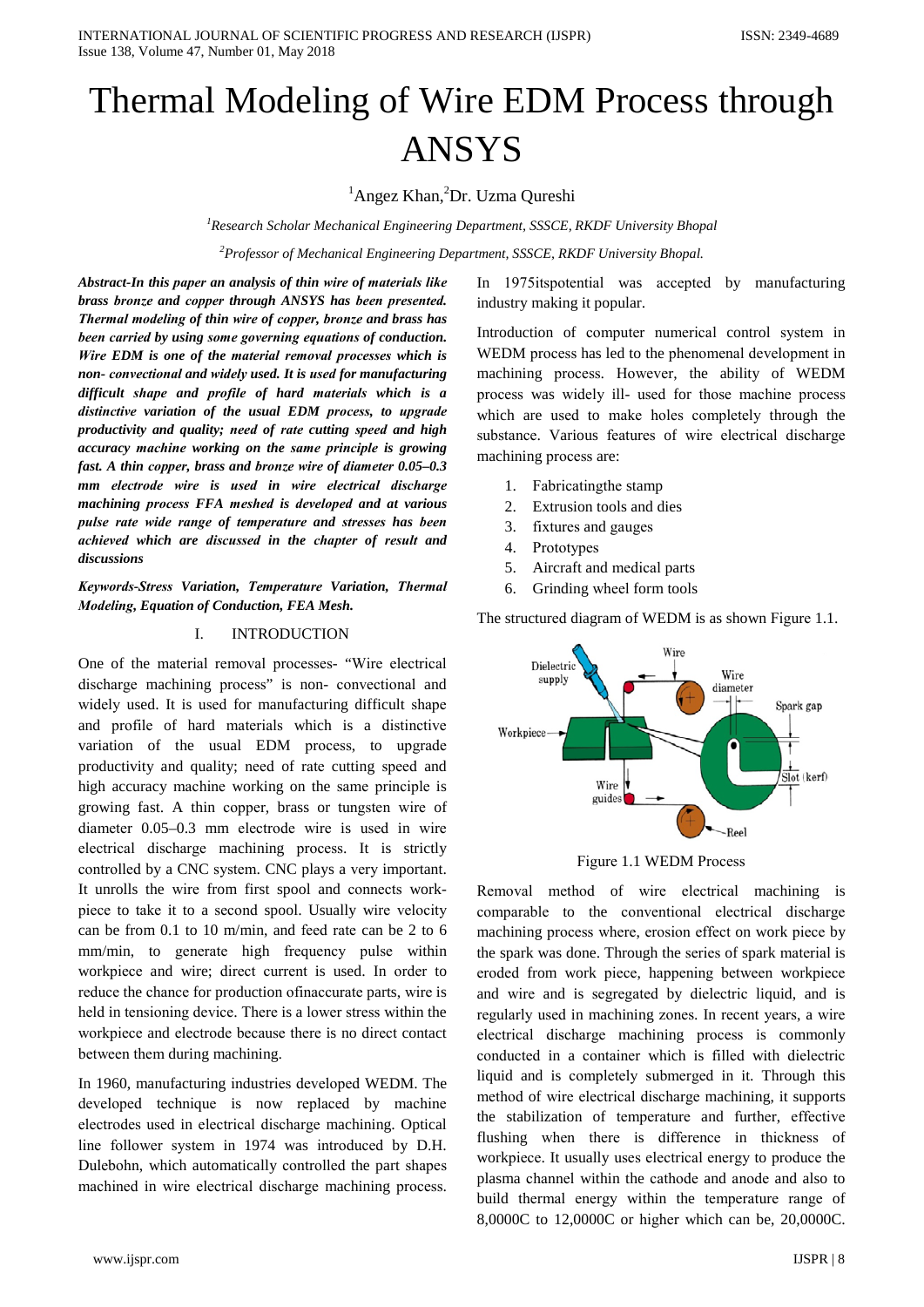This produces significant amount of heat and melts the material on each pole surface. If the oscillating DC supply between 20,000 and 30,000 Hz is turned off, it will led to breakdown of plasma channel, causing the abrupt decrease in temperature and allowing to move dielectric liquid to support the plasma channel and movement of particles which are molten to each poles surface as microscopic debris.

## Π. PROBLEM STATEMENT

- It is used for manufacturing difficult shape and profile of hard materials which is a distinctive variation of the usual EDM process.
- To upgrade productivity and quality; need of rate cutting speed and high accuracy machine working on the same principle is growing fast.
- A thin copper, brass or tungsten wire of diameter  $0.05-0.3$  mm electrode wire is used in wire electrical discharge machining process.
- It is strictly controlled by a CNC system.

OBJECTIVE OF THE PRESENT WORK  $III.$ 

- To determine the temperature distribution, displacement and stress distribution in wire electrode tool of WEDM using FEM analysis.
- To develop a thermo-structural modeling of electrode wire tool for analyzing the effect of built-in temperature for machining the performance.

 $IV.$ **SCOPE OF PRESENT WORK** 

- Dies and punches for Electronic and hierological components.
- Devices used in biomedical and in micro surgery.
- Precise flexures used in micro positioning systems.

#### V. **REVIEW OF PREVIOUS WORK**

Kunieda and Furudate [2] defined the progress in a new dry wire electrical discharge machining method. They conducted an experiment using gas atmosphere instead of dielectric liquid. For improving the accuracy of finish cutting, the oscillation of the wire electrode is required so that it can minimize the minor small process reaction force. Elevated accuracy and finish cutting may be recognized in dry-wire electrical discharge machining. But, some disadvantages of dry-wire electrical discharge machining like lower material discard rate compared to conventional wire electrical discharge machining and lines are more likely to be generated over the finish surface.

Okada et al. [3] introduced a fine wire electrical discharge machining using thin wire electrode. In wire electrical discharge machining process, proper distribution of spark location is essential to achieve the stable machining performance. But, it is difficult to accurately measure the division in spark location by the traditional branched electric current method where workpiece is considered as thin. Hence, they introduced a new method to analyze the

www.ijspr.com

distribution of spark location using a high-speed video camera. From this camera, locations of sparks are identified and analyzed through the recorded images. The machining criterion such as servo voltage, pulse interval time and wire running speed are significantly effects on the distribution of spark location.

Cabanesa et al. [4] introduced a methodology which facilitated to avert breakage of wire andunsteady situations as both of them reduces the performance of machining process and also causes reduction in the quality of components in wire electrical discharge machining. The given approach establishes the technique to be followed in an order for understanding the causes of breakage of wire and its unsteadiness. A series of pointers are provided in relation to discharge

Thermal analysis of brass, copper and Bronze wire (FEA)

Brass  $Zn = 40\%$ ,  $Cu = 60\%$ 

| <b>Properties</b>             | Unit             | Value   |
|-------------------------------|------------------|---------|
| Density                       | $Kg/m^3$         | 8522    |
| Thermal conductivity          | $W/m-K$          | 110.7   |
| Specific heat                 | $J / kg-K$       | 385     |
| <b>Modulus of Elasticity</b>  | G Pa             | 102-125 |
| <b>Bulk Modulus</b>           | G Pa             | 108     |
| Poisson's Ratio               |                  | 0.331   |
| Melting temperature.          | $\overline{0}$ C | 930     |
| <b>Shear Modulus</b>          | G Pa             | 40      |
| Solidus                       | 0 <sub>c</sub>   | 785     |
| Stress relief temperature (1) |                  | 2600C   |
| hr)                           |                  |         |

energy, ignition delay time, and peak current, so that we can evaluate the patterns of its unsteadiness or instability in a machining. With comparing the series of pointers with the previously calculated threshold values; breakage of wire risk can be seen, which is used to develop tactics for the better performance of WEDM process.

#### VI. METHODOLOGY

For thermal modeling and FEA analysis thin wire of material like brass, copper and bronze has been selected and certain important parameters which are required for the modeling are computed in the tables below.

| w<br>ır |
|---------|

| <b>Properties</b>            | Unit       | Value |
|------------------------------|------------|-------|
| Density                      | $Kg/m^3$   | 8954  |
| Thermal conductivity         | $W/m-K$    | 386   |
| Specific heat                | $J / kg-K$ | 383   |
| <b>Modulus of Elasticity</b> | G Pa       | 117   |
| <b>Bulk Modulus</b>          | G Pa       | 123   |
| Poisson's Ratio              |            | 0.355 |
| Melting temperature          | $^{0}C$    | 1084  |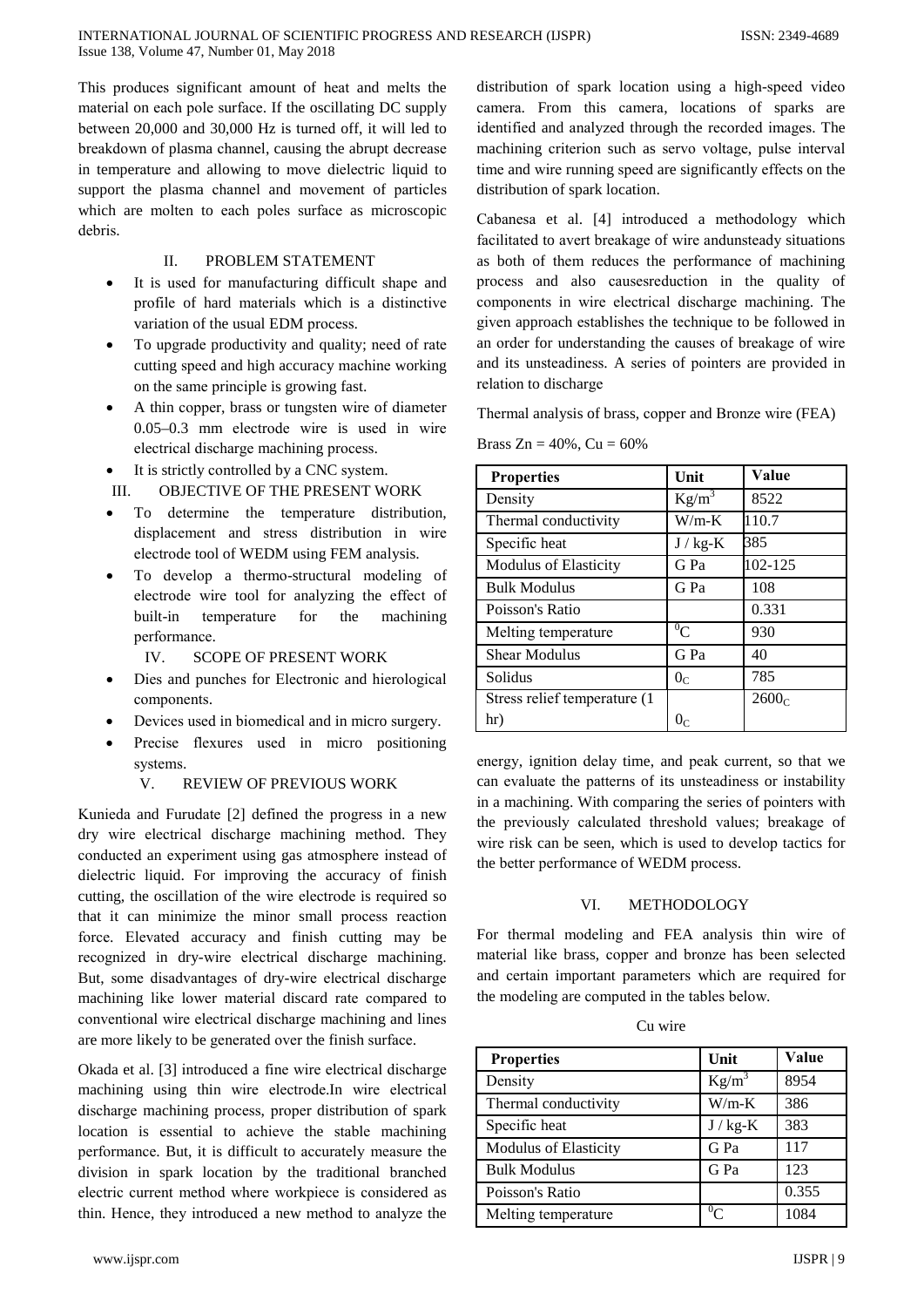INTERNATIONAL JOURNAL OF SCIENTIFIC PROGRESS AND RESEARCH (IJSPR) Issue 138, Volume 47, Number 01, May 2018

| <b>Shear Modulus</b>             | G Pa           | 45    |
|----------------------------------|----------------|-------|
| Solidus                          | 0 <sub>c</sub> | 890   |
| Stress relief temperature (1 hr) | 0 <sub>c</sub> | 2550c |

|                                  |                | Value   |
|----------------------------------|----------------|---------|
| Properties                       | Unit           |         |
| Density                          | $Kg/m^3$       | 8780    |
|                                  |                | 54 @ 20 |
| Thermal conductivity             | $W/m-K$        | ${}^0C$ |
| Specific heat                    | $J / kg-K$     | 355     |
| <b>Modulus of Elasticity</b>     | G Pa           | 96-120  |
| <b>Bulk Modulus</b>              | G Pa           | 112     |
| Poisson's Ratio                  |                | 0.34    |
| Melting temperature              | ${}^{0}C$      | 955     |
| <b>Shear Modulus</b>             | G Pa           | 44.8    |
| Solidus                          | 0 <sub>C</sub> | 890     |
| Stress relief temperature (1 hr) | 0 <sub>c</sub> | 2600C   |

|  | $Bronze - phosphorous$ |
|--|------------------------|
|--|------------------------|

|  |  | Thermal modeling of brass, bronze and copper wire |
|--|--|---------------------------------------------------|
|  |  |                                                   |

| Parameter                | Unit           | Value               |
|--------------------------|----------------|---------------------|
| Peak current of electro- | A              | 30                  |
| discharge                |                |                     |
|                          |                |                     |
| Voltage of electro       |                |                     |
| discharge,               | V              | 24.9                |
|                          |                |                     |
|                          |                | 0.14, 0.28,         |
|                          |                | 0.42, 0.56,         |
| Duration of single pulse | $\mu s$        | 0.70,               |
|                          |                | 1.1, 1.72           |
| Wire radius              | Mm             | 1                   |
|                          |                |                     |
| Convective coefficient   | $W/m^2{}^0C$   | 3040                |
|                          |                |                     |
| Temperature of the       |                |                     |
| dielectric               | 0 <sub>C</sub> | 21                  |
| Poisson' ratio           |                | .31                 |
|                          |                |                     |
| Coefficient of linear    |                |                     |
| thermal                  | $K^{-1}$       | $1.9\times10^{(-)}$ |
| expansion                |                |                     |

## VII. **RESULT AND DISCUSSION**

Temperature distribution at different pulse rate in micro seconds has been presented and also stress distribution for the wire against displacement has been shown in the Figure 7.1.



Graph showing stress against displacement for bronze in tensile test

Figure 7.1 Stress vs Displacement Graph



Figure 7.2 Temperature distribution in Copper Wire







Graph showing stress against displacement for bronze in tensile test

Figure 7.4 Stress vs Stain Graph

Temperature distributions at the end of the pulse time are shown to know the effects on WEDM. The temperature distribution during single discharge is calculated with the energy input constant parameter Ip= 30 A, voltage =  $24.9V$ with varying pulse time. At pulse time  $= 0.14$  us, corresponding temperature is 92.8 At pulse time  $= 0.28 \mu s$ , corresponding temperature is  $258.70C$ . At pulse time = 0.42 µs, corresponding temperature is 411.60C. At pulse time =  $0.56 \mu s$ , corresponding temperature is 546.90C. At pulse time  $= 0.70$  µs, corresponding temperature is 589. 50C. At pulse time  $= 1.4 \mu s$ , corresponding temperature is 870.80C. At pulse time  $= 1.63$  µs, corresponding